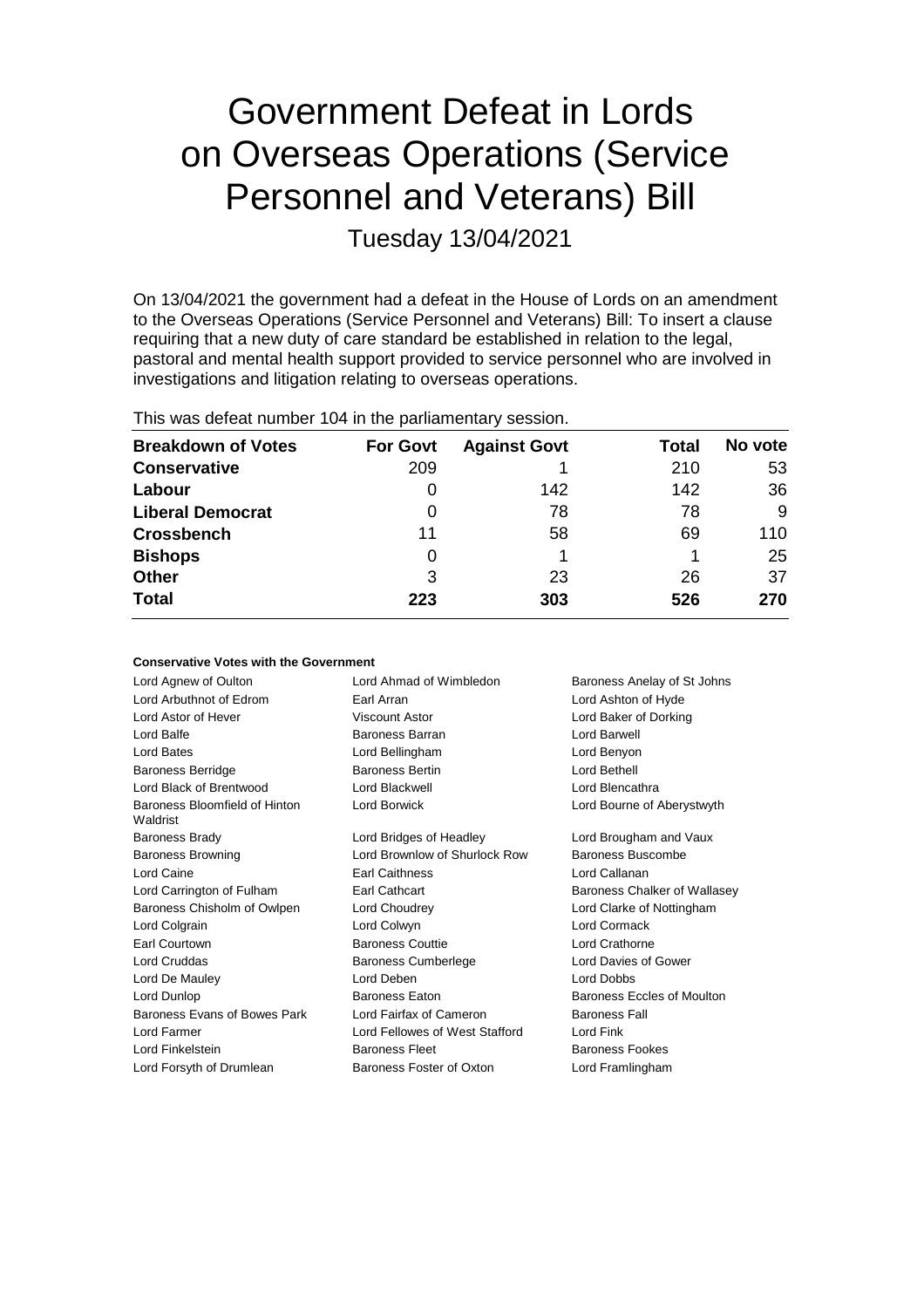Baroness Fullbrook Lord Gardiner of Kimble Baroness Gardner of Parkes Lord Garnier Lord Glenarthur Lord Godson Lord Gold Baroness Goldie Lord Goodlad Lord Grade of Yarmouth Lord Greenhalgh Lord Griffiths of Fforestfach Viscount Hailsham Lord Hamilton of Epsom Lord Hammond of Runnymede Lord Hannan of Kingsclere Lord Harris of Peckham Lord Haselhurst Lord Hayward Lord Herbert of South Downs Baroness Hodgson of Abinger Lord Holmes of Richmond Lord Horam Lord Howard of Lympne Lord Howell of Guildford Lord Hunt of Wirral Lord James of Blackheath Baroness Jenkin of Kennington Lord Johnson of Marylebone Lord Jopling Lord Keen of Elie Lord King of Bridgwater Lord Kirkhope of Harrogate Lord Lamont of Lerwick Lord Lang of Monkton Lord Lansley Lord Leigh of Hurley **Lord Lord Lexden** Lord Lord Lord Lilley Earl Lindsay **Lord Lingfield** Earl Liverpool Lord Lingfield Earl Liverpool Lord Livingston of Parkhead Marquess of Lothian Lord Lucas Lord Mackay of Clashfern Baroness Manzoor Lord Marland Lord Marlesford Lord Maude of Horsham Lord McColl of Dulwich Baroness McGregor-Smith Lord McInnes of Kilwinning Lord McLoughlin Lord Mendoza Baroness Mone Baroness Morgan of Cotes Baroness Morris of Bolton **Baroness Morrissey Baroness Morrissey** Lord Moylan Lord Moynihan Lord Naseby Lord Nash Baroness Neville-Jones **Baroness Nicholson of Winterbourne** Baroness Noakes Lord Northbrook Lord Norton of Louth Lord O'Shaughnessy Lord Parkinson of Whitley Bay Lord Patten Lord Patten of Barnes Baroness Penn **Example 20** Lord Pickles **Baroness Pidding** Lord Polak Lord Popat Lord Porter of Spalding Lord Price Lord Rana Lord Randall of Uxbridge Lord Ranger **Baroness Rawlings** Lord Reay Readers Baroness Redfern Lord Renfrew of Kaimsthorn Viscount Ridley Lord Risby **Lord Robathan** Baroness Rock Lord Rose of Monewden **Lord Rotherwick** Baroness Sanderson of Welton Lord Sarfraz **Lord Sassoon** Baroness Sater Baroness Scott of Bybrook Baroness Seccombe Lord Selkirk of Douglas Baroness Shackleton of Belgravia Lord Sharpe of Epsom Lord Sheikh Baroness Shephard of Northwold Lord Sherbourne of Didsbury Baroness Shields Earl Shrewsbury Lord Smith of Hindhead Lord Spencer of Alresford Baroness Stedman-Scott Lord Stewart of Dirleton Lord Strathclyde Baroness Stroud **Baroness Sugg Community** Baroness Sugg Lord Suri Lord Swinfen Lord Taylor of Holbeach Lord Tebbit Lord Trefgarne Viscount Trenchard Lord Trimble Lord True Lord Tugendhat Lord Udny-Lister Viscount Ullswater Lord Vaizey of Didcot Baroness Vere of Norbiton Baroness Verma Lord Vinson Lord Wakeham Lord Waldegrave of North Hill Lord Wasserman Lord Wei Lord Wharton of Yarm Lord Whitby Lord Willetts Baroness Williams of Trafford Lord Wolfson of Tredegar Baroness Wyld Lord Young of Cookham Viscount Younger of Leckie

Baroness Fraser of Craigmaddie Lord Freud Lord Frost

**Conservative Votes against the Government** Lord Hodgson of Astley Abbotts

**Labour Votes with the Government**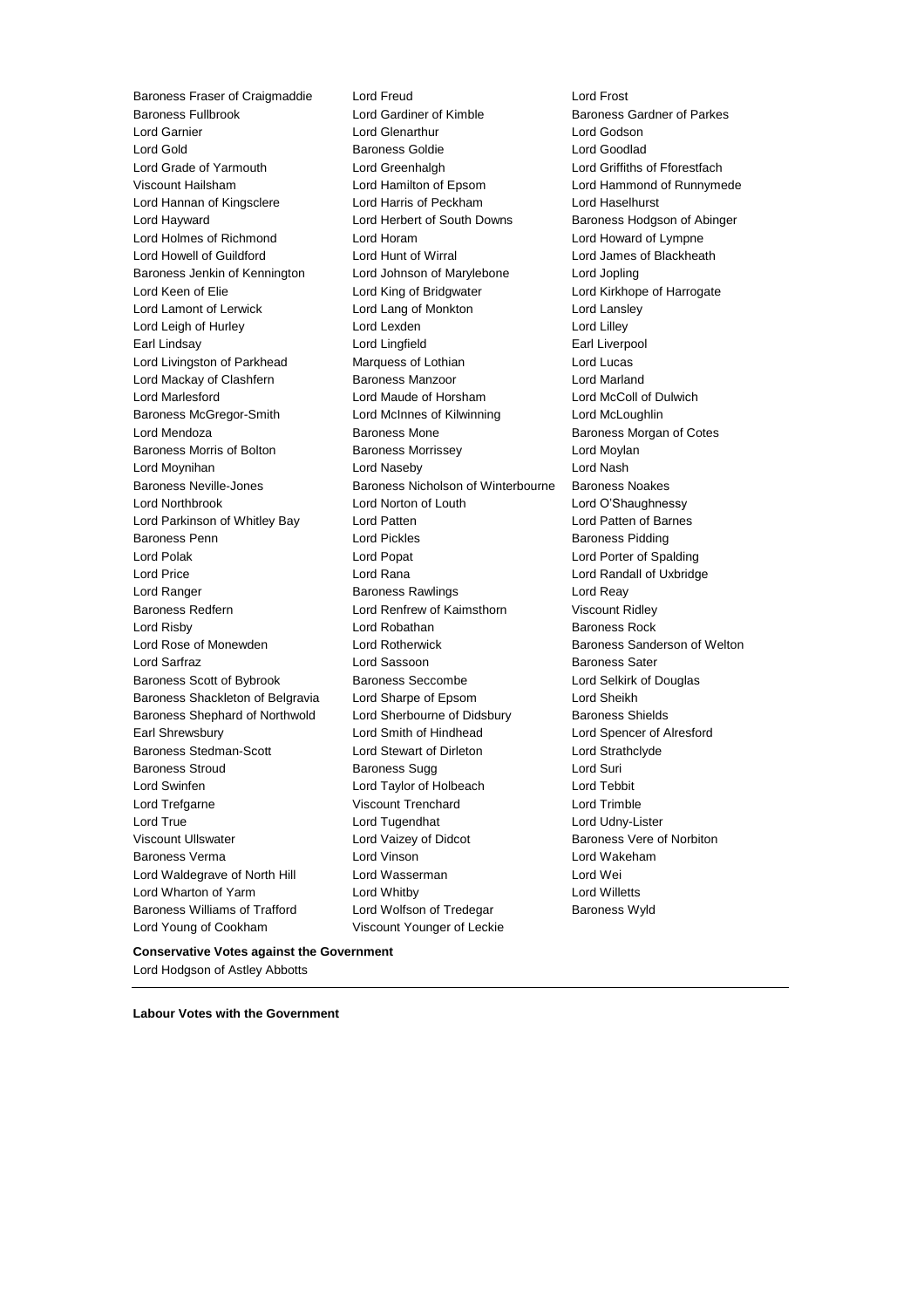# **Labour Votes against the Government**<br>Baroness Adams of Craigielea Lord Adopis

Baroness Adams of Craigielea Lord Adonis Lord Allen of Kensington Lord Alli **Lord Anderson of Swansea** Baroness Armstrong of Hill Top Lord Bach Baroness Bakewell Lord Bassam of Brighton Lord Beecham **Lord Berkeley Baroness Billingham** Baroness Blake of Leeds **Baroness Blower** Baroness Blower **Lord Blunkett** Lord Boateng Lord Bradley Lord Bragg Lord Brooke of Alverthorpe Lord Browne of Ladyton Baroness Bryan of Partick Baroness Clark of Kilwinning Lord Clark of Windermere Lord Coaker Baroness Cohen of Pimlico **Lord Collins of Highbury** Baroness Corston Baroness Crawley Lord Cunningham of Felling Lord Davidson of Glen Clova Lord Davies of Oldham Lord Davies of Brixton Lord Davies of Stamford Baroness Donaghy **Lord Donoughue** Baroness Drake Baroness Drake Lord Dubs Lord Eatwell Lord Elder Lord Evans of Watford Lord Faulkner of Worcester Lord Foulkes of Cumnock Baroness Gale Lord Giddens Lord Glasman Baroness Golding **Baroness Goudie** Baroness Goudie Lord Grantchester Lord Grocott Lord Hain Viscount Hanworth Lord Harris of Haringey Lord Haskel Lord Haworth Baroness Hayman of Ullock Baroness Hayter of Kentish Town Baroness Healy of Primrose Hill Lord Hendy **Baroness Henig** Baroness Henig Baroness Hilton of Eggardon Lord Hollick Lord Howarth of Newport Lord Hoyle Lord Hunt of Kings Heath Lord Hutton of Furness Baroness Jones of Whitchurch Lord Jones Lord Jordan Lord Judd Lord Kennedy of Southwark Lord Khan of Burnley Baroness Kingsmill Lord Knight of Weymouth Baroness Lawrence of Clarendon Lord Layard Lord Leitch **Lord Lennie** Lord Lennie **Lord Levy** Baroness Liddell of Coatdyke Lord Liddle Lord Linesey Baroness Lister of Burtersett Lord MacKenzie of Culkein Baroness Mallalieu Lord Mandelson Baroness Massey of Darwen Lord Maxton Lord McAvoy Baroness McIntosh of Hudnall Lord McKenzie of Luton Lord McNicol of West Kilbride Lord Mendelsohn Lord Mitchell Baroness Morgan of Huyton Lord Morris of Aberavon Baroness Morris of Yardley Lord Murphy of Torfaen **Baroness Nye** Baroness Osamor Lord Parekh **Lord Pendry Communist Pendry** Baroness Pitkeathley Lord Ponsonby of Shulbrede Lord Prescott Baroness Primarolo Baroness Prosser Lord Puttnam Baroness Ramsay of Cartvale Baroness Rebuck Lord Reid of Cardowan Lord Robertson of Port Ellen Lord Rooker Lord Rosser Lord Rowlands Baroness Royall of Blaisdon Lord Sawyer **Baroness Sherlock** Baroness Sherlock Lord Sikka **Viscount Simon** Baroness Smith of Gilmorehill Baroness Smith of Basildon Lord Snape Lord Soley Lord Stevenson of Balmacara Baroness Taylor of Bolton Baroness Thornton Lord Touhig **Lord Tunnicliffe** Lord Tunnicliffe Lord Watson of Invergowrie Lord Watts **Lord West of Spithead** Baroness Wheeler Baroness Whitaker Baroness Wilcox of Newport Lord Wills Lord Wood of Anfield **Lord Woodley Baroness Young of Old Scone** Lord Young of Norwood Green

Lord Campbell-Savours **Baroness Chakrabarti** Baroness Chapman of Darlington

#### **Liberal Democrat Votes with the Government**

**Liberal Democrat Votes against the Government** Lord Addington Lord Alderdice Lord Allan of Hallam Baroness Bakewell of Hardington Mandeville

Baroness Barker **Lord Beith**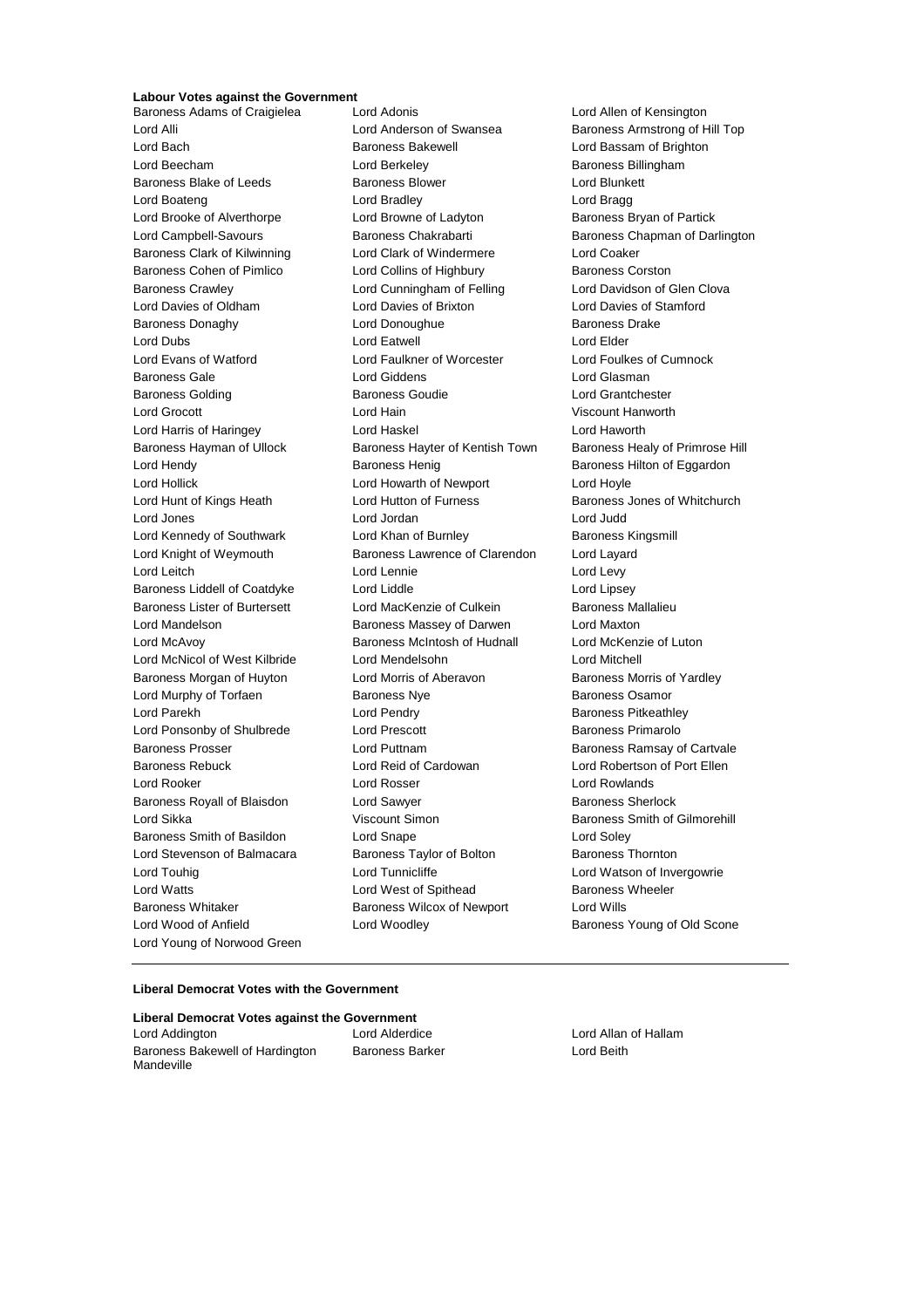| Baroness Benjamin              | Baroness Bonham-Carter of Yarnbury | Baroness Bowles of Berkhamsted      |  |
|--------------------------------|------------------------------------|-------------------------------------|--|
| Lord Bradshaw                  | <b>Baroness Brinton</b>            | Lord Bruce of Bennachie             |  |
| <b>Lord Burnett</b>            | Lord Campbell of Pittenweem        | Lord Chidgey                        |  |
| <b>Lord Cotter</b>             | Lord Dholakia                      | <b>Baroness Doocey</b>              |  |
| <b>Baroness Featherstone</b>   | Lord Foster of Bath                | Lord Fox                            |  |
| Baroness Garden of Frognal     | Lord German                        | Earl Glasgow                        |  |
| Lord Goddard of Stockport      | Baroness Grender                   | <b>Baroness Hamwee</b>              |  |
| Baroness Harris of Richmond    | <b>Baroness Humphreys</b>          | Baroness Hussein-Ece                |  |
| Baroness Janke                 | <b>Baroness Jolly</b>              | Lord Jones of Cheltenham            |  |
| Baroness Kramer                | Lord Lee of Trafford               | <b>Baroness Ludford</b>             |  |
| Lord Marks of Henley-on-Thames | Lord McNally                       | Baroness Miller of Chilthorne Domer |  |
| Lord Newby                     | <b>Baroness Northover</b>          | <b>Lord Oates</b>                   |  |
| Lord Paddick                   | Lord Palmer of Childs Hill         | <b>Baroness Parminter</b>           |  |
| <b>Baroness Pinnock</b>        | Lord Purvis of Tweed               | Baroness Randerson                  |  |
| Lord Razzall                   | Lord Redesdale                     | Lord Rennard                        |  |
| Lord Roberts of Llandudno      | Baroness Scott of Needham Market   | Lord Scriven                        |  |
| Lord Sharkey                   | Baroness Sheehan                   | Lord Shipley                        |  |
| Baroness Smith of Newnham      | Lord Stephen                       | Lord Stoneham of Droxford           |  |
| Lord Storey                    | Lord Strasburger                   | <b>Lord Stunell</b>                 |  |
| <b>Baroness Suttie</b>         | Lord Taverne                       | Lord Taylor of Goss Moor            |  |
| Lord Teverson                  | Baroness Thomas of Winchester      | Lord Thomas of Gresford             |  |
| <b>Baroness Thornhill</b>      | Viscount Thurso                    | Lord Tope                           |  |
| Lord Tyler                     | Baroness Tyler of Enfield          | Lord Wallace of Saltaire            |  |
| <b>Baroness Walmslev</b>       | Lord Willis of Knaresborough       | Lord Wrigglesworth                  |  |

#### **Crossbench Votes with the Government**

Lord Botham Lord Carrington Viscount Craigavon Lord Evans of Weardale **Lord Grabiner** Lord Hogan-Howe Lord Powell of Bayswater Lord Wilson of Dinton

### **Crossbench Votes against the Government**

Lord Boyce **Baroness Brown of Cambridge** Baroness Bull Lord Butler of Brockwell Lord Cameron of Dillington Lord Chartres Earl Clancarty Baroness Clark of Calton Earl Cork and Orrery Earl Courtenay of Devon Baroness Coussins Baroness Cox Lord Curry of Kirkharle Lord Dannatt Baroness Deech Baroness D'Souza **Earl Erroll** Earl Erroll Baroness Falkner of Margravine Lord Freyberg Lord Greenway Lord Hannay of Chiswick Baroness Hayman **Baroness Hollins** Lord Hope of Craighead Lord Houghton of Richmond Lord Janvrin Lord Cord Kakkar Lord Kilclooney Lord Laming Lord Loomba Lord Macdonald of River Glaven Lord Mair **Baroness Masham of Ilton** Lord Mawson **Baroness Meacher Baroness Meacher** Baroness Morgan of Drefelin Baroness Murphy **Baroness Neuberger** Baroness O'Loan Lord Patel **Lord Phillips of Worth Matravers** Baroness Prashar Lord Ramsbotham Lord Ravensdale Lord Rees of Ludlow Lord Ricketts **Lord Rowe-Beddoe** Earl Sandwich Baroness Stern **Lord Stern of Brentford** Lord Stirrup Lord Vaux of Harrowden **Lord Walker of Aldringham** Baroness Watkins of Tavistock Lord Woolf

Lord Aberdare Lord Alton of Liverpool Lord Bichard

Baroness Hogg Lord Kerr of Kinlochard Lord McDonald of Salford

#### **Bishop Votes with the Government**

**Bishop Votes against the Government** Bishop of Lincoln